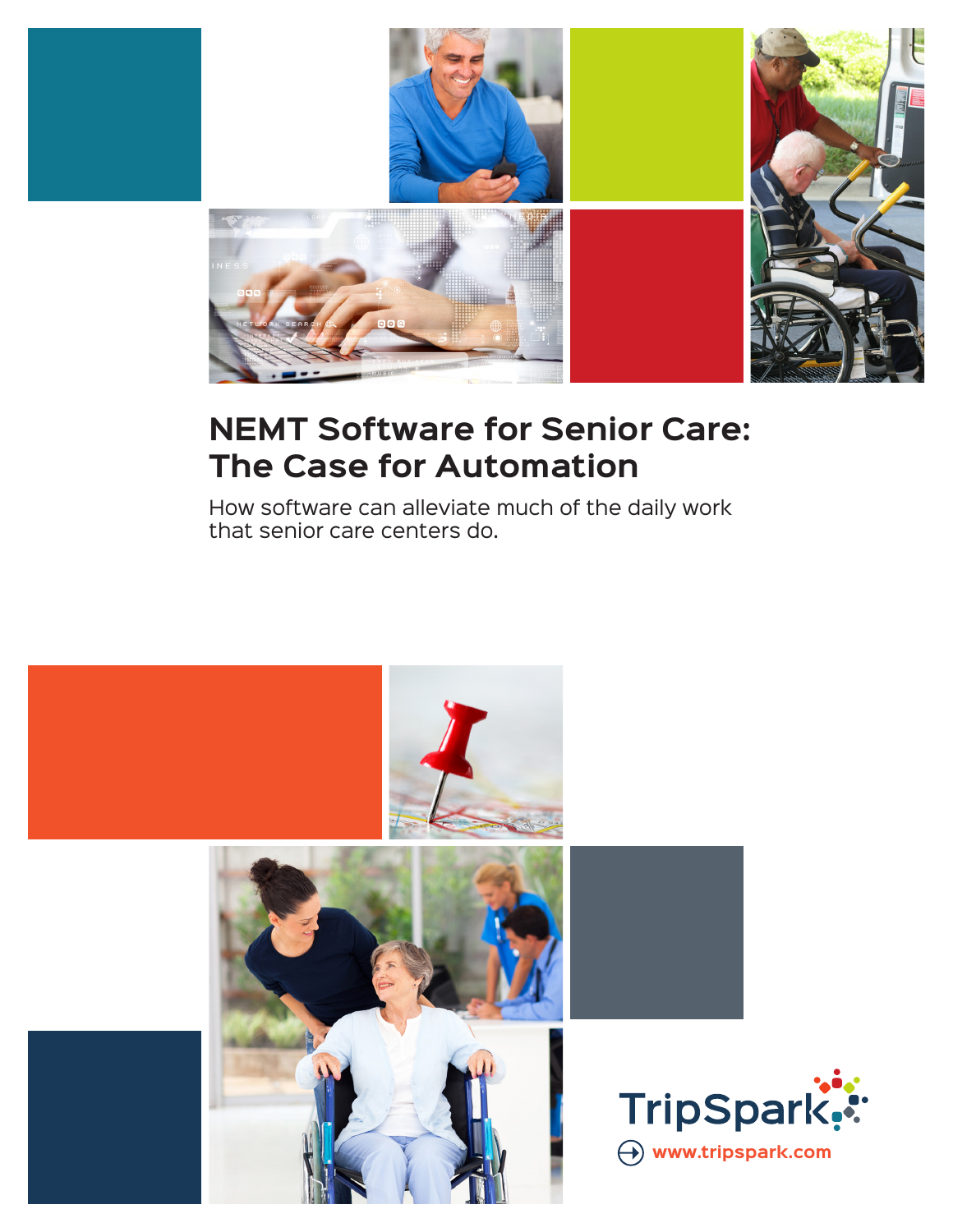Seniors care organizations have unique needs that can be addressed using NEMT software. Better technology means better overall service.

# SENIOR CARE ORGANIZATIONS: CASE FOR NEMT SOFTWARE

There are two main reasons why a senior care center would require automation. 1) They are overflowing with trips and scheduling is a nightmare; and 2) They want to prepare for a future where #1 is bound to happen. Remember that scheduling isn't just about vehicles. If you're like most seniors organizations, you also have to handle the scheduling of personal care assistants and home health workers. Automation and non-emergency medical transportation software is there to reduce conflicts so everyone gets to where they're going – and on time.

#### **What Does Automation Accomplish?**

Automation is the process by which a computer or system can function on its own based upon the instructions given to them by a controller. You are the controller. NEMT software does more than just store data in its memory. It can help your schedulers make better choices based upon the calculations it makes. In the same way that your cellphone "remembers" your contact info, automatically synching with your home computer through a cloud server, NEMT software solutions creates the same level of efficiency that you might encounter in your day-to-day life. But the benefits are far more attractive.

Your database becomes easily accessible (securely and conveniently) from a variety of locations, which allows call takers, dispatchers, drivers, participants and care givers to communicate more accurately, quickly and safely. What are your current conditions? Do you have a growing membership base? Is your current system prepared for the future? Automation helps to streamline key areas of a transportation and home care organization, with features such as:

- **•** Searchable client database (using DOB, partial name, current address)
- **•** Participant special needs
- **•** Driver info and schedules
- **•** Optional event scheduling to manage home visits
- **•** Volunteer drivers
- **•** Optimal route scheduling

But let's start by breaking down the case for automation into 3 simple areas:



## FUTURE DEMAND

Statistics show that the aging population is poised to double in the next fifteen years. It goes without saying that senior care organizations are going to need more health workers and more drivers to fill the needs of their membership. Consider the amount of care givers, personal care assistants, meal delivery services, etc. that are going to be on the road and in the homes of your members.

#### **Home Visit Management**

When things get busy and complicated, it's incredibly difficult to keep time-table conflicts from occurring. The ability to coordinate all departments so that they work in synchronicity is going to be the defining concerns of future PACE and senior health providers. This may very well be what you're facing right now. This may be due to the fact that two databases are being employed: one for home visits and one for transportation. This is far less efficient than having a single unified system to reduce conflicts and errors.

#### **Managing the Many Moving Parts**

Transporting a participant to a medical appointment may mean also coordinating the transportation of a personal care giver or other health assistant. Many members require a home visit by a caregiver before they leave for another appointment. A member may even require or request